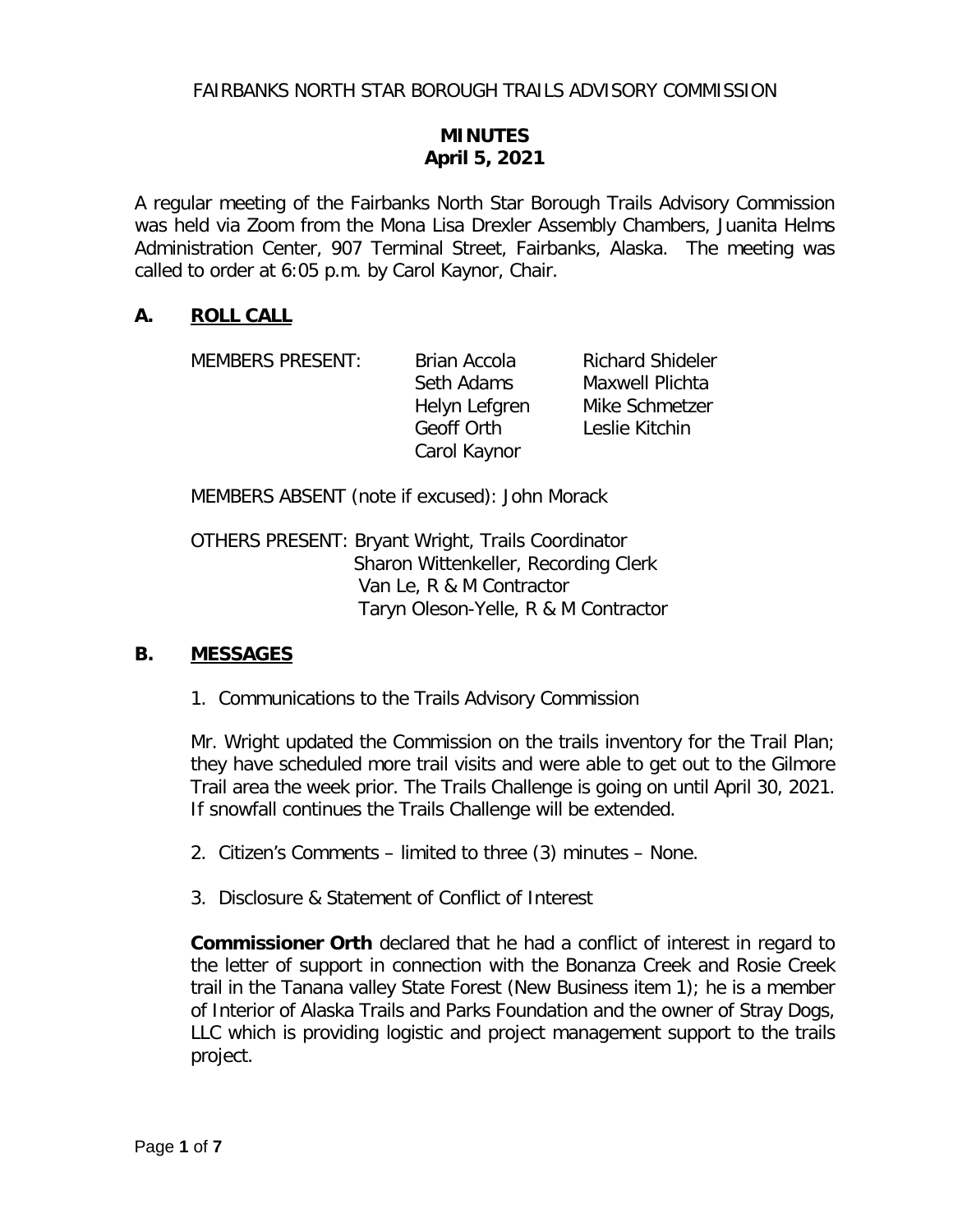It was voted on by the Commission and determined that Commissioner Orth had conflict of interest with the letter of support and he was excused from voting on the letter of support.

**Commissioner Lefgren** declared that she is the President of the Interior of Alaska Trails and Parks Foundation. The Foundation is the applicant in the letter of support (New Business item 1).

It was voted on by the Commission and determined that Commissioner Lefgren did not have a conflict of interest with the letter of support.

**Commissioner Accola** also declared that he is a member of the Interior of Alaska Trails and Parks Foundation. The Foundation is the applicant in the letter of support (New Business item 1).

It was voted on by the Commission and determined that Commissioner Accola did not have a conflict of interest with the letter of support.

## **C. APPROVAL OF AGENDA AND CONSENT AGENDA**

Motion to approve the agenda and consent agenda made by **Commissioner Shideler** and seconded by **Commissioner Orth**. Carried without objection or roll call vote.

### **D. MINUTES**

Minutes from March 1, 2021 were approved.

### **E. NEW BUSINESS**

- 1. Letter of support for 2021 Recreational Trails Program Round 2 grant project
	- a. Interior Alaska Trails and Parks Foundation's application for trail connections between forestry roads in the Tanana Valley State Forest—Geoff Orth

**Commissioner Orth** gave an overview of the request for the letter of support which is for a project in Bonaza Creek in the Tanana Valley State Forest, southwest of Fairbanks. The project will construct four new miles of sustainable trail connecting existing trails and timber roads in Rosie Creek and Bonanza Creek forests. It is a multi-use, all season trail network and connects approximately 50 miles of existing roads, serving a wide user base. The full project cost is approximately \$280,000 and it is to be funded by the second round of Recreational Trail Program (RTP) funds. The project work is expected to begin in early September 2021 and completed by the end of the fiscal year and combine it with an existing project that is expected to begin in early June 2021 which will regrade the existing Rosie Creek Trails.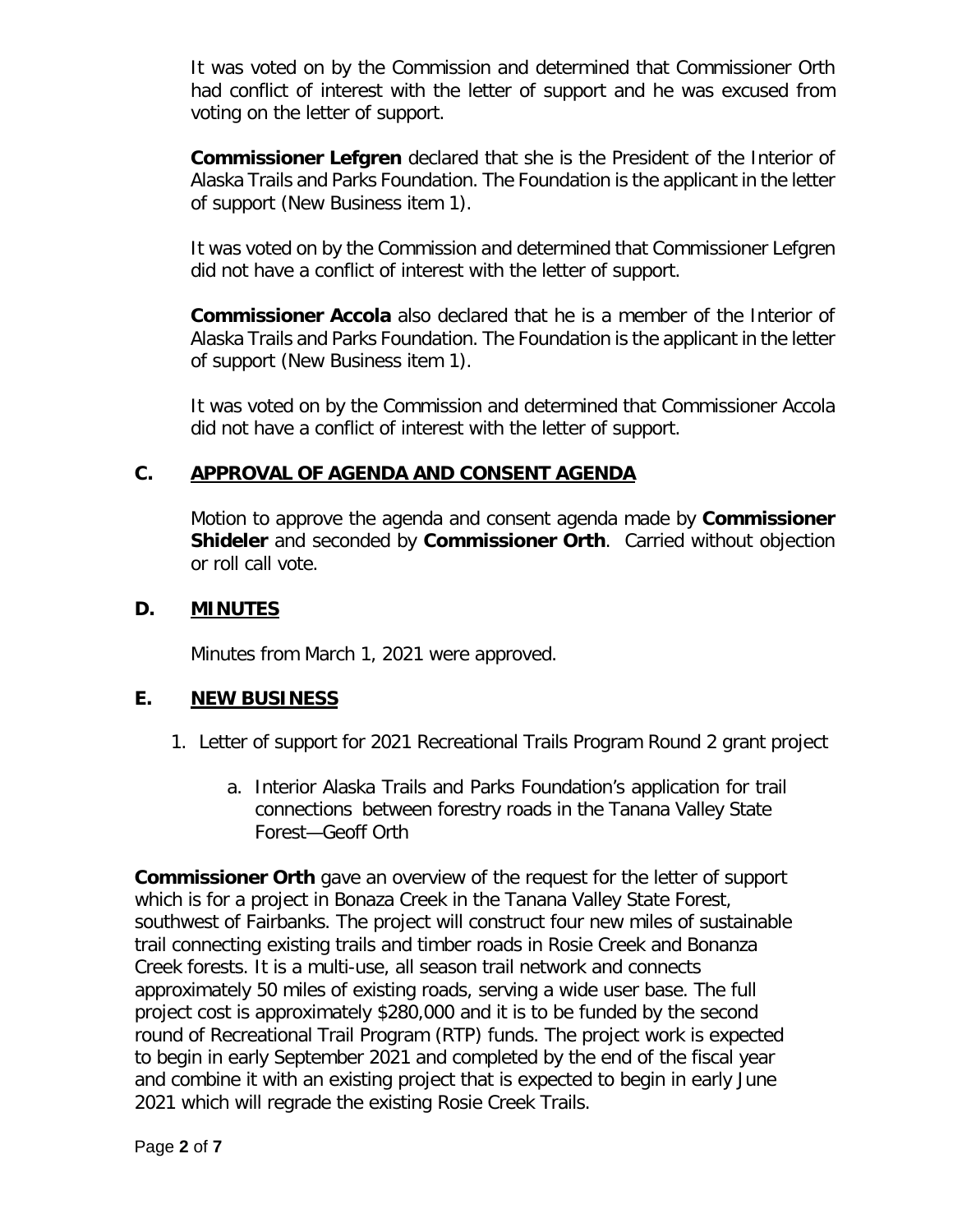Commissioners questioned and discussed the location of the four new miles of trail and the width of the multi-use trails.

**MOTION**: to approve the Letter of support for the 2021 Recreational Trails Program Round 2 grant project made by **Commissioner Shideler** and seconded by **Commissioner Accola**.

**Commissioner Adams** stated his support and excitement for the projects and noted that the trails in the Cripple Creek area have seen an increase in use and the project is an important addition.

**Chair Kaynor** will provide non-substantive copy edits to fix grammatical errors.

## **MOTION CARRIED WITHOUT OBJECTION OR ROLL CALL VOTE – LETTER APPROVED**

- 2. Comprehensive Recreational Trail Plan Update—R&M Consultants
	- a. Review of progress to date

Taryn Oleson-Yelle with R & M Consultants gave an update of the work they have done up to date on the Recreational Trails Plan update:

- **They launched an interactive comment map online.**
- Since the map went live, they have received a lot of activity, especially in the Ester Dome area with a lot of trails added.
- The interactive map comments will be collected through mid-May or sooner depending on the data being received.
- They will be launching a community trail use survey online; in the survey they are inquiring on who is using the trails, why they are using the trails and how important the trails are to their quality of life.
- They will also be mailing out postcards to randomly selected residents throughout FNSB to take the survey.
- Responses for both the online survey and postcard survey will be tracked separately.
- They continue to work with Bryant Wright, FNSB Trails Coordinator and Jon Underwood with Happy Trails through the trail refinement and data collection process.
- They have had a lot of public engagement during the public work sessions and over 75 individual comments thru the project website, not including the interactive map comments.
- They will begin more interaction non-digital means of contact with the public.
- They will focus on using the data from the public work sessions by filtering it into the draft plan starting with step 2 of the process at tonight's meeting by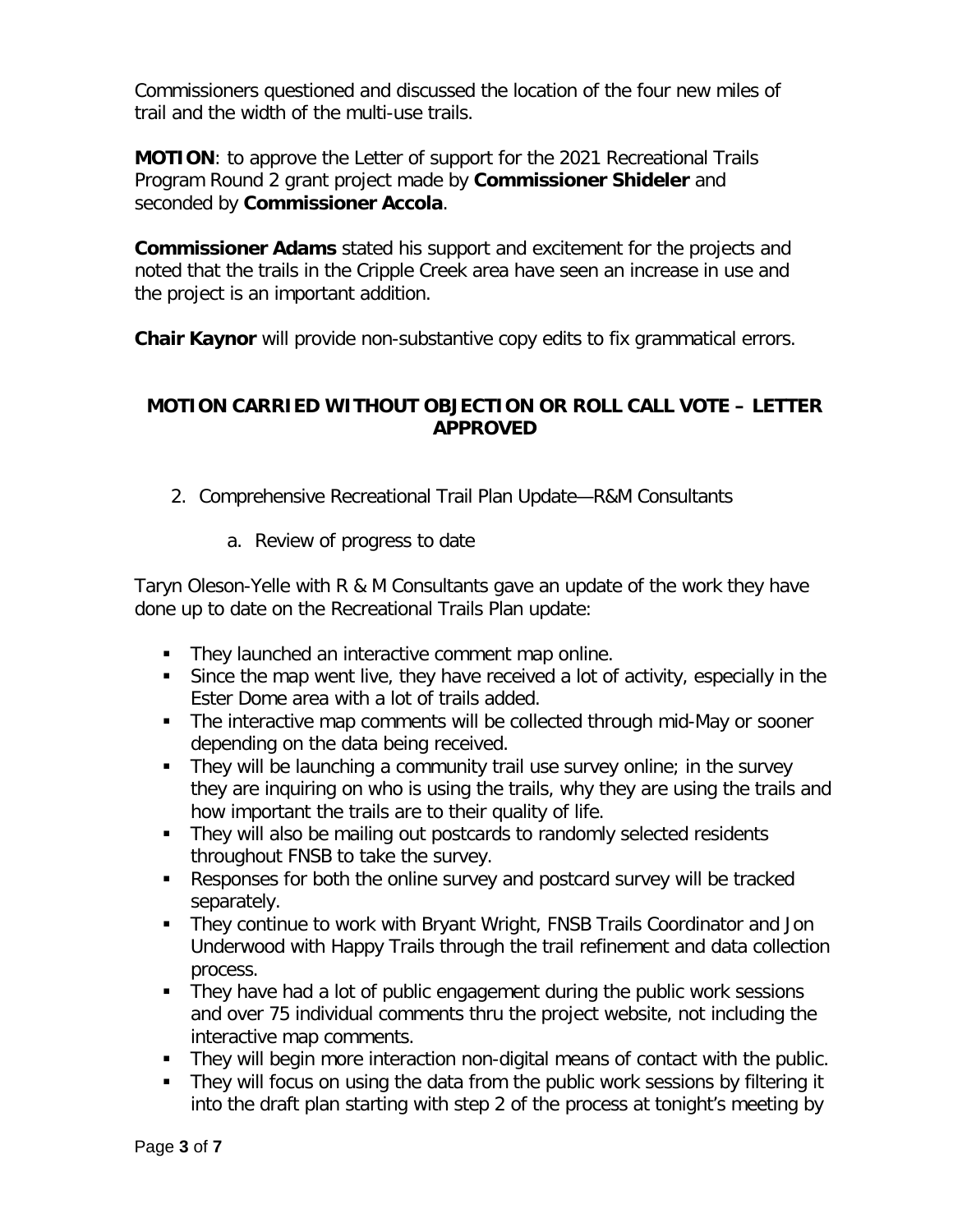drafting the vision statement, reviewing issues and developing the goals.

## b. Draft of vision statement

Van Le with R & M consultants guided the commission through a visioning exercise. Ms. Oleson-Yelle took notes in an interactive platform on a digital whiteboard as the discussion ensued. Commissioners focused the discussion around the two draft vision statements:

- **Draft 1: The Fairbanks North Star Borough features a network of recreational** trails for trail users of all ages, abilities, and activity types to enjoy year-round that are maintained and valued by the community.
- Draft 2: The Fairbanks North Star Borough is a recreation destination with an interconnected, well maintained, year-round system of public trails that feature unique experiences for all trail users, borough residents and visitors now and for generations to come.

The Commissioners focused their comments on the two draft vision statements on the following topics and ideas:

- Vision statement drafts are statements of fact but need to be aspirational.
- Add language to the effect of keeping what we have now and maintaining and improving that over the years.
- **Preferences for short and succinct vision statements.**
- A trail system that facilitates all user groups and is not strictly recreational. Trails are used for trapping and transportation and utilize old mining and forestry trails.
- Recreation "destination" statement of draft 2 may draw more interest to yearround recreational trails from tourists and residents. Trails can be an economic engine while also improving livability for residents.
- **Include the word dynamic to describe the changing nature of trails, their uses,** and local preferences.
- $\blacksquare$  Omit "Borough residents and visitors" from draft 2;
	- o Trails are for everyone and vision statement does not need to list or focus on individual groups,
	- o "Borough residents" it is redundant because borough residents and visitors are or could be trail users.
	- o It could be worked on as a goal.
	- o Shorten it; could state "trails that feature unique experiences for all trail users--residents and visitors alike--now and for generations to come."
	- o Including "residents" or "visitors" is addressing the question "who is being served with the Trail Plan?"
- Liked the focus on "all ages, abilities, and activity types" in draft 1.
- **Include words that can trigger recognition with the readers.**
- Whether or not to include buzz words, such as "diverse" and "inclusivity" in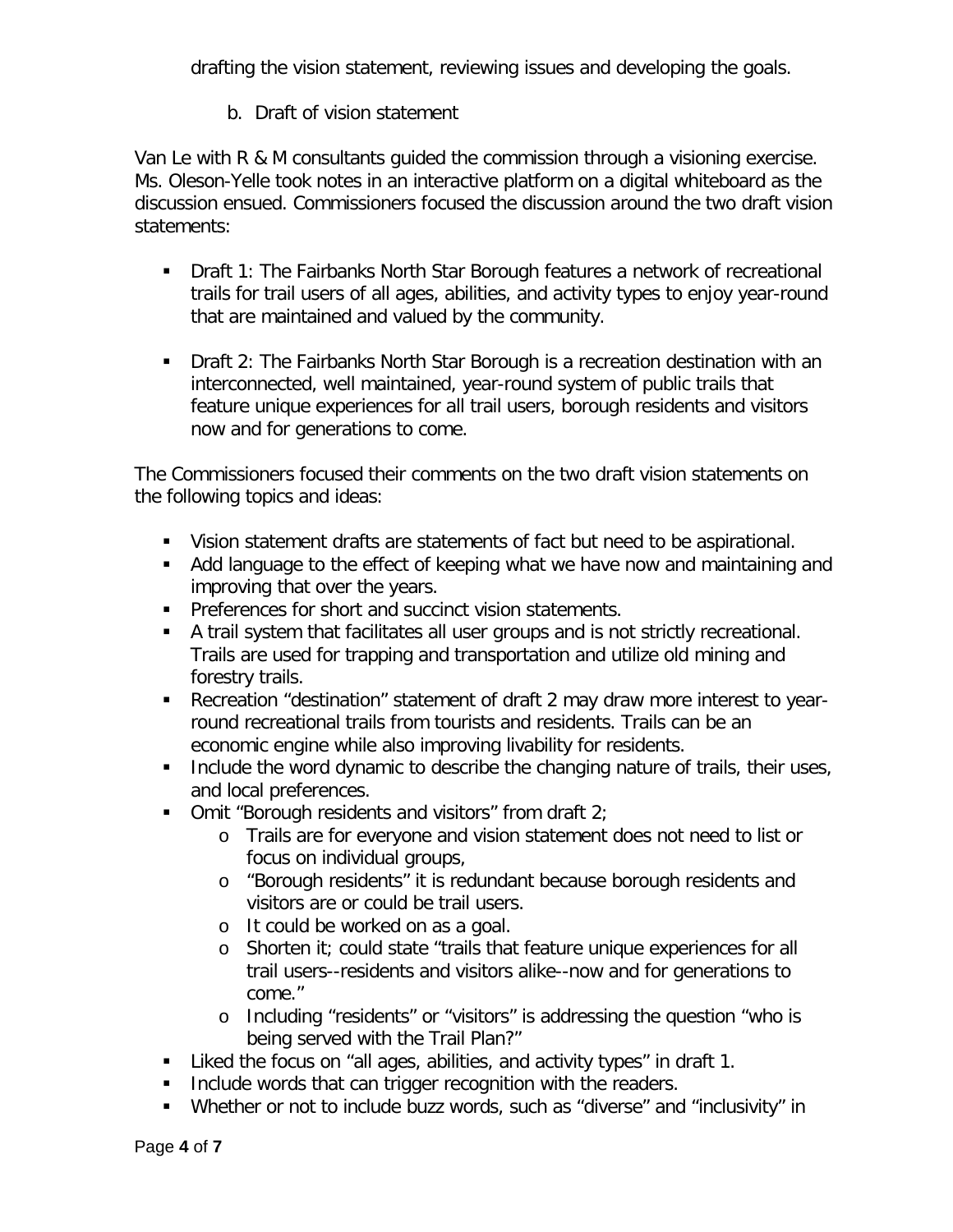vision statement.

- Confusion between vision and mission statement or hybrid of the two.
- **Include more aspirational language in draft 1.**
- Keep "all ages, abilities, and activity types" in draft 1 vs. using a buzz word like "inclusive."
- In "all ages, abilities, and activity types" in draft 1, change "activity types" to "activities" to simplify.
- Review the list of concepts and aspirations for the vision statement to determine which are most essential in defining the vision for trails.
- **Additional and more specific comments are included in the images from the** presentation slides where notes were transcribed by the consultants in real time.
	- c. Goals development & review exercise

The Commission discussed reviewing the original Trail Plan Goals (originally developed in 1985, and unchanged in the most recent 2006 update) in tandem with the current and primary goals to build the future goals of the updated Trails Plan.

The Commission took the concepts of the draft vision statements and brainstormed ideas and issues in order to create and refine updated goals for the Trails Plan. Topics and ideas discussed included:

- **•** Maintenance:
- FNSB legal authority for regulating offenses of the trails.
- **Physical and legal maintenance.** 
	- o Rights-of-Way.
- Advertise the trails to increase public involvement and use.
- **Trail etiquette and education to reduce conflicts.**
- Create the administrative methods beyond Title 17 to protect the trails
- Creative designations that allow the best use of the trails seasonally rather than only designating motorized/non-motorized use.
- **Landowner liability is a goal in the current plan. Should it be?**
- **Proper signage at trailheads and on trails:** 
	- o Safety precautions.
- Connectivity of trails.
- Accessibility for users all of ages and abilities.
- High and appropriate quality trails of all types and levels:
	- o The quality depends on the use of the trail, the activity being sought after, and the season.
		- For example, a "high-quality" trail for many off-road motorized users may be a muddy or rough trail. This kind of trail is important to provide but is very different or opposite from a "high quality" hiking trail and so often gets left out.
	- o Criteria for sustainable trail design Venn diagram approach:
		- Satisfy the user's expectations/demands
		- **Minimize the maintenance requirements**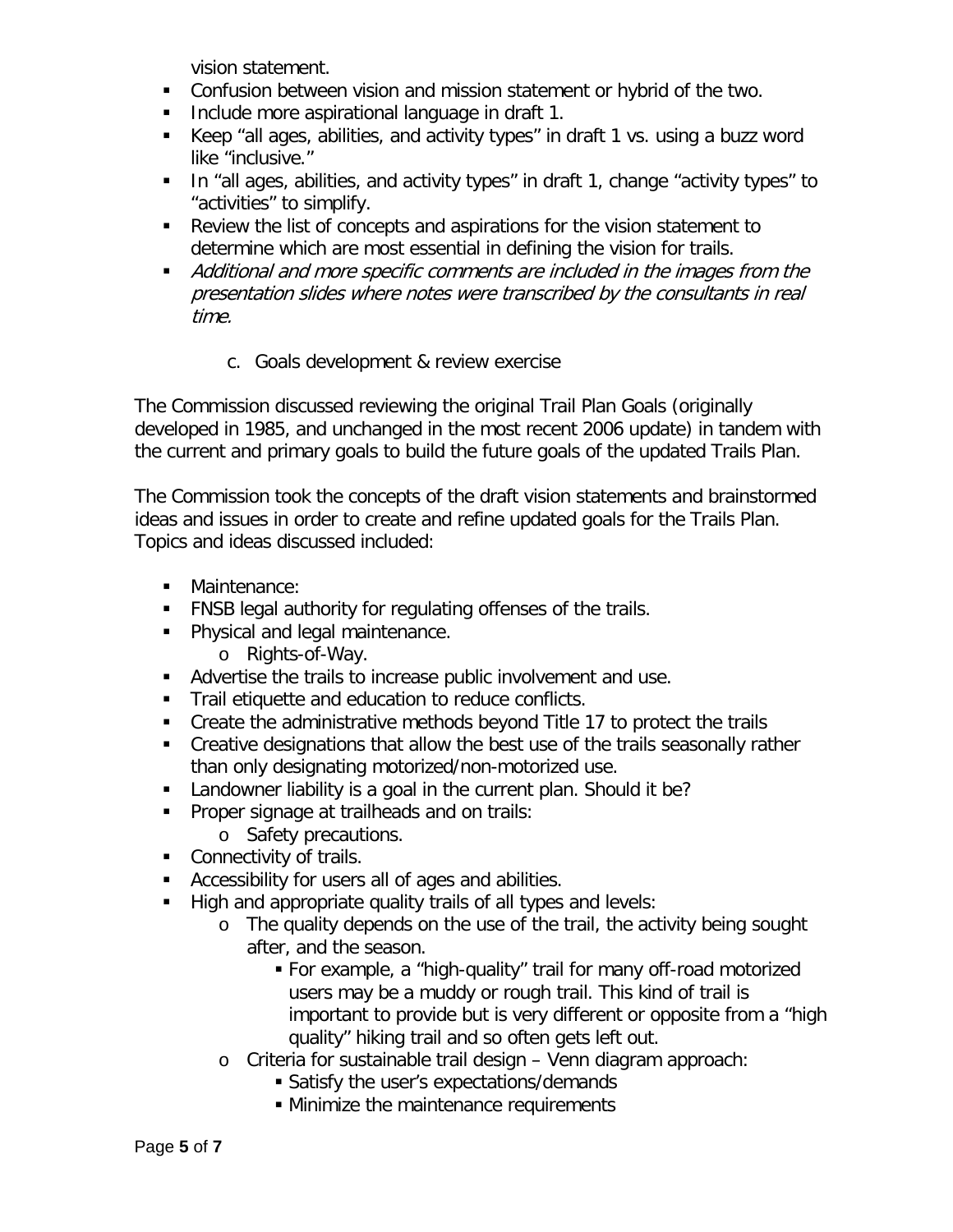- Minimize the impact to the environment
- o Quality of trailheads (signage, parking, access to public toilets)
- Diverse user groups and ability levels:
	- o Building and supporting a trail system geared toward motorized users that have a rough non-manicured terrain character to them for expert trail users.
	- o Create advanced, challenging trails available for expert trail users and progressing trail users (for example, single track biking trails built for specific ability levels).
- Guidance on alternative trails for trails users when trails are closed seasonally.
	- o Alternatives help to address trail user conflicts.
- Make trails that are fun.
- **Different trails for different abilities:** 
	- o Different trails for different activities variety in distance of trails.
	- o Connectivity and inter-connectivity of trails.

Additional and more specific comments are included in the images from the presentation slides where notes were transcribed by the consultants in real time.

The Commission reviewed previous/current goal for Issue 1 Agency Jurisdictional Responsibilities:

"Defines responsibilities of different departments of the FNSB and public agencies within the borough which are involved with establishing recreational trails for all trails within the borough which are included in the Trail Plan."

Discussion ensued and the Commission discussed the relativity of this goal to future goals. They also discussed the order that the current goals are listed in and whether this reflected their priority or importance. They also discussed the importance of the current goal(s) and their relativity to all current goals and issues including maintenance, and how to incorporate the current goal 1 with new future goals.

#### Additional and more specific comments are included in the images from the presentation slides where notes were transcribed by the consultants in real time.

Ms. Oleson-Yelle and Ms. Le will summarize the notes and discussion from this meeting and distribute to the TAC. Discussion of the remainder of the current goals and progress from the meeting will be continued at the April 14, 2021 meeting.

The next public involvement meeting will be May 4, 2021  $\omega$  6:00 p.m. The next mission for Ms. Oleson-Yelle and Ms. Le will be to have a clean version of the vision, goals, and policies that TAC has decided on ready for review and comment by the public for the May meeting.

> d. Objectives development exercise – No Discussion. This item will be continued to the April 14, 2021 meeting.